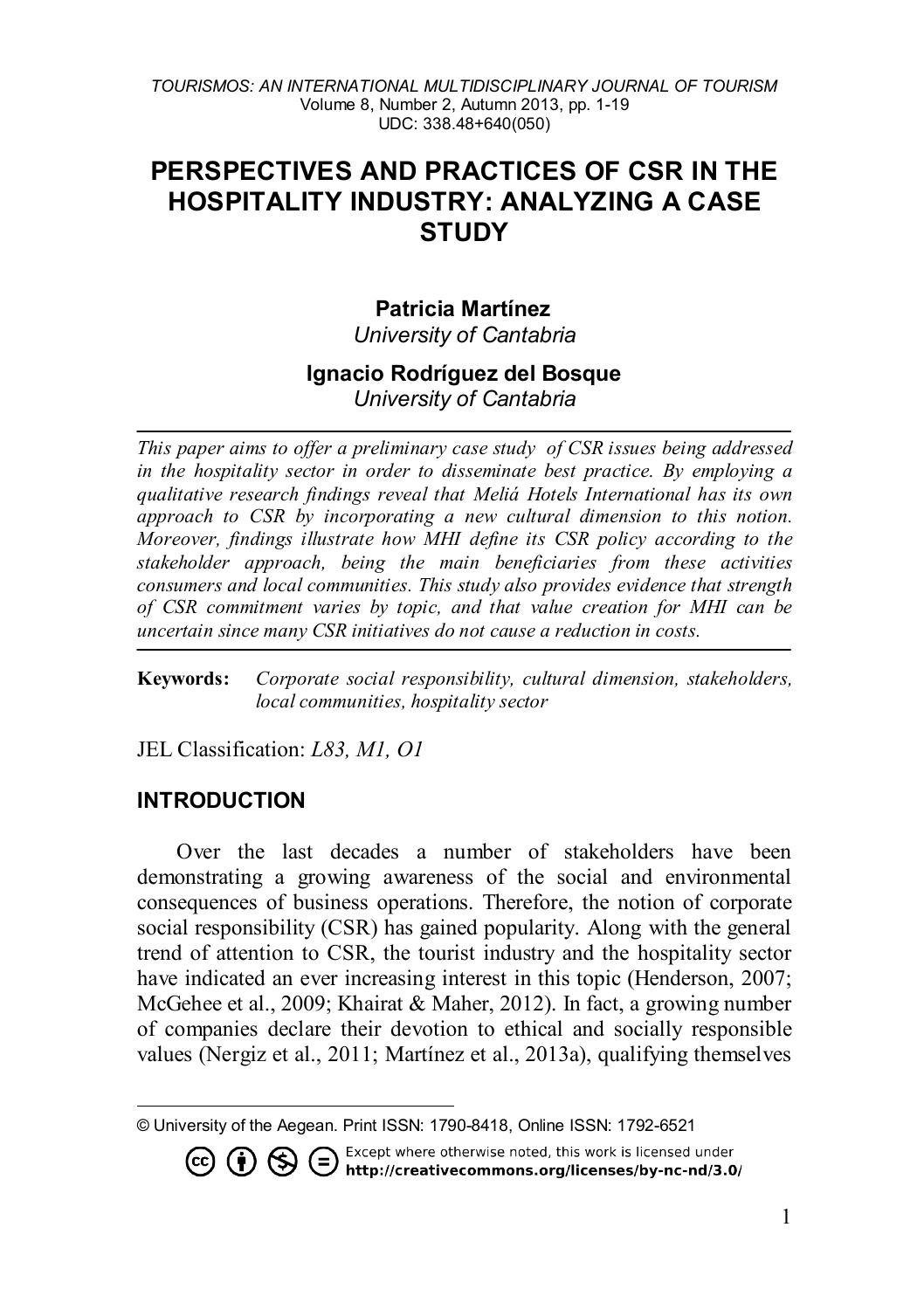as CSR-driven companies and showing their CSR reports together with their annual reports (Font et al., 2012).

It is hardly surprising then that the notion of CSR has received little attention within the context of tourism in academic literature (Bohdanowicz & Zientara, 2009; McGehee et al., 2009). Although a number of researchers and professionals in the hospitality industry agree that CSR has become a necessary business function, much of this research has focused on the link between CSR and financial performance (Lee & Park, 2009), being devoted less attention to clarify how this term is characterized, what role plays in hospitality companies and how it should be implemented in this sector (Bohdanowicz & Zientara, 2009; Chung & Parker, 2010; Tsai et al., 2010; Martínez et al., 2013b). Moreover, CSR actions reported in the literature are limited to environmental issues, most of which have a positive business efficiency impact (Ayuso, 2006; Kasim, 2007; Jovicic, 2011). Actually, although the hospitality industry is taking steps towards stepping up their CSR efforts, the sector still lags behind other industries (McGehee et al., 2009). Given the contextual nature that is recognized in the practice of CSR (Whitehouse, 2006; Martínez et al., 2013c) the academic literature has recognized that the tourism industry would seem to have particular and identifiable obligations outside of the business arena due to its very close relationship with destination environments and societies which are facets of its products (Henderson, 2007; McGehee et al., 2009).

As a reduced number of studies have investigated the range of CSR practices implemented by hotels companies, this study offers a preliminary exploration of the CSR issues being addressed by Meliá Hotels International (MHI), leading hotel company with presence in 27 countries. The existing studies on CSR in the hotel industry are mostly limited to environmental issues glossing over social and cultural aspects (Ayuso, 2006; Bohdanowicz & Zientara, 2009; Jovicic, 2011). Additionally, none of them explore the CSR approaches used to establish CSR policies or the potential stakeholders who benefit from these activities. The current study aims to address these knowledge gaps in the academic literature by presenting the case of an international hospitality company undertaking CSR activities and, consequently, disseminating best practice. Specifically, the objectives of this study are to: (1) Define the view of MHI regarding CSR, (2) elucidate MHI´s social responsibility initiatives and (3) define the possible beneficiaries of these initiatives. To get these objectives, this study is structured as follows. First at all, this article will review the literature on CSR and its application in hospitality industry. The next section will describe the methodology section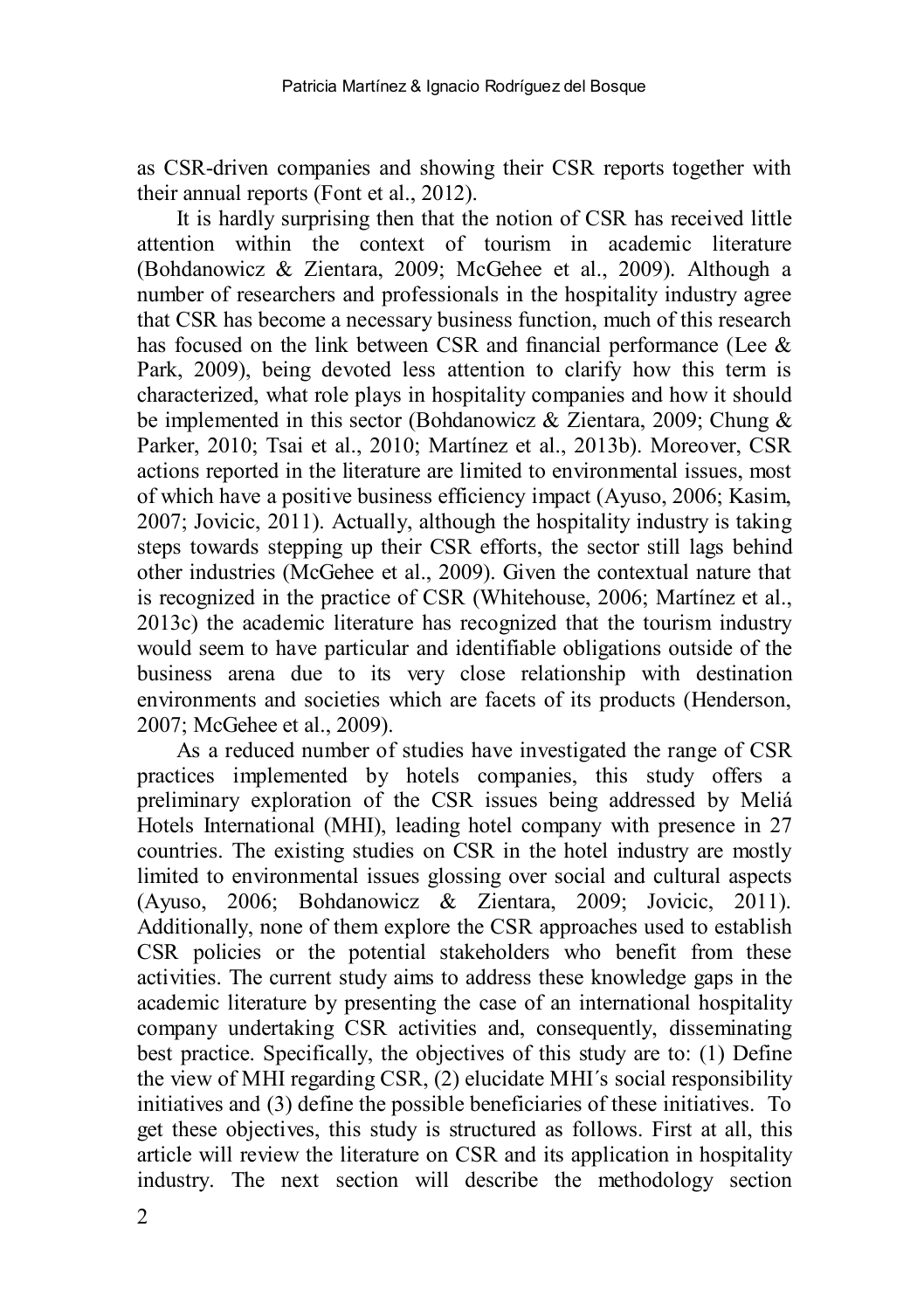including the proposed method to collect the data. Finally, it will be presented the findings of the study and some concluding remarks will be presented.

# **REVIEW OF THE CORPORATE SOCIAL RESPONSIBILITY LITERATURE**

Although CSR is one of the most prominent themes in the academic literature, it is difficult to provide a precise definition of the term. In fact, it is a concept that has no universally definition. One of the main reasons given is that the meaning of CSR varies depending on the business sector under study (Whitehouse, 2006; Martínez et al., 2013c). To complicate this situation, some researchers understand CSR as synonymous with different concepts such as philanthropy, sustainability, triple bottom line or business ethics (Carroll, 1998; van Marrewijk, 2003; McGehee et al., 2009).

Several authors have referred to a sequence of approaches, each including and transcending one other, trying to show responses to the question to whom an organization has a responsibility (Freeman, 1984; Göbbels, 2002). In the early 60s the *shareholder approach* represented the classical view on CSR. Friedman (1962) stated that the sole objective of companies was the profit maximization for shareholders. However, today it is quite accepted that shareholder value maximization is not incompatible with satisfying certain stakeholders´ interests. In the 80s the approach based on the *stakeholders theory* (Freeman, 1984) gained attention. According to this proposal, companies are not responsible to the global society as a whole, but aim to respond to different constituencies (Freeman, 1984). According to this approach careful attention to externalities and their impact on stakeholders is crucial to the company´s future success.

Those stakeholders to whom companies respond will inform us about the main reasons to implement CSR initiatives. Companies driven by competitiveness reasons will focus on investors and shareholders. On the other hand, those companies driven by legitimization will respond to a broader range of stakeholders such as employees, consumers or public administrations (Garay & Font, 2011). Finally, according to the *societal approach* (Göbbels, 2002; van Marrewijk, 2003) companies are responsible to society as a whole of which they are an integral part. Companies must operate by public consent in order to serve the needs of society in a constructive way (van Marrewijk, 2003).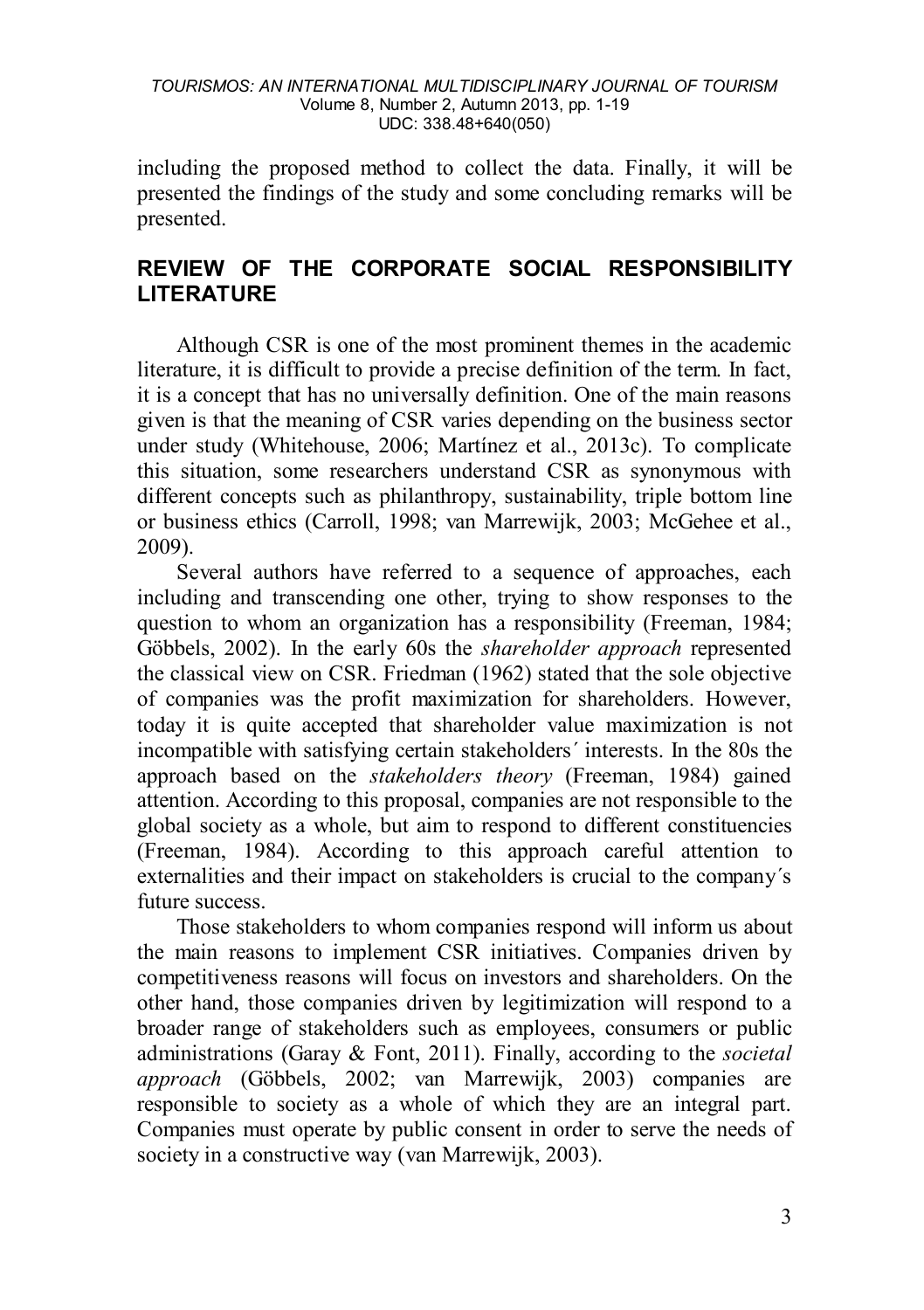A pragmatic proposal within this societal approach is to extend the traditional bottom line accounting to a "Triple Bottom Line" that would include economic, social and environmental aspects (Elkington, 1997). This approach is closely linked with the concept of sustainability (van Marrewijk, 2003). Within the societal approach, CSR principles have much in common with those of sustainability, and both terms are used interchangeably (Henderson, 2007; van Marrewijk & Werre, 2003).

In this sense, one of the most broadly accepted definitions of CSR is proposed by the World Business Council for Sustainable Development (WBCSD) stating that *"CSR is the continuing commitment by business to behave ethically and contribute to economic development while improving the quality of life of the workforce and their families as well as the local community and society at large"* (WBCSD, 1999). The WBCSD states that CSR is an integral part of sustainability and divided CSR into the same three categories accepted as the main dimensions of sustainability: economy, society and environment. Sustainability, however, is considered the ultimate goal of organizations, meeting the needs of the present generations without compromising the ability of future generations to meet their own needs (World Commission of Environment and Development, 1987). Therefore, CSR is understood as an intermediate stage where companies try to balance the triple bottom line performance (van Marrewijk, 2003).

Although a number of frameworks for CSR have been developed, there is no agreement as to which should be used while evaluating CSR implementation. One of the main reasons given is that the meaning and approach of CSR vary depending on the business sector under study (Whitehouse, 2006; Martínez et al., 2013c). CSR has strong contextual characteristics. These features refer to the specific geographic, social, cultural and economic policies of the places in which companies operate. These features play an important role in determining the responsibilities of businesses and, consequently, in their responses to CSR issues (European Commission, 2002). Furthermore, the social, cultural and environmental aspects that companies choose to address vary depending on the sector in which companies operate (Whitehouse, 2006). That is the reason why recent researchers define CSR as a custom-made process, so that, each company should choose which concept and definition is the best option, matching the companies´ aims and intentions and aligned them with the company´s strategy, as a response to the specific circumstances in which it operates (van Marrewijk & Werre, 2003).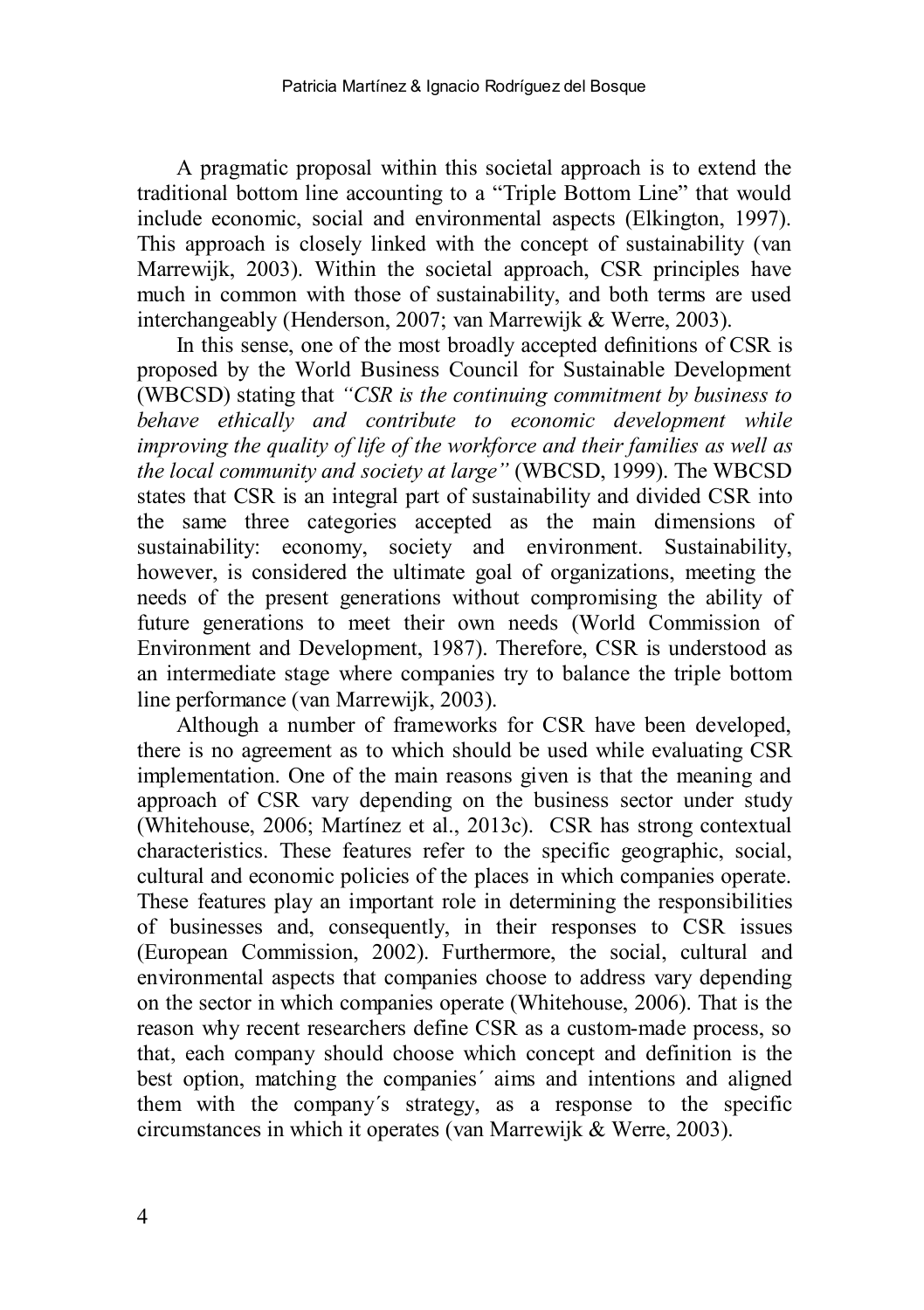## **Hospitality industry and corporate social responsibility**

The hospitality industry is frequently viewed as a source of economic, environmental, social and cultural benefits through its support of job creation, improvements to infrastructures and cultural understanding (Bohdanowicz & Zientara, 2009; Cuccia & Rizzo, 2011; Jovicic, 2011; Liu & Lin, 2011). However, the hospitality industry also imposes a large number of negative impacts on the economic, natural and social environments, including air and noise pollution, biodiversity loss or waste generation (Chan, 2011; Khairat & Maher, 2012). Likewise, hospitality companies consume water, energy, food, paper, linen, laundry, consumables, stationery cleaning materials and other resources, and generates air, water, soil and noise pollution (Chan, 2011), impacting on local communities through their occupation of space, use of infrastructures, and relationships with local business, communities and government (Chung & Parker, 2010).

As a result, stakeholders show a progressive demand not only in terms of higher quality of hotel services and infrastructures in general, but also about further initiatives that the companies take to protect the personality and cultural identity of destinations, along with their natural, human and patrimonial resources (Bigné et al., 2000). In this sense, since this industry offers activities that constantly interact with these systems, companies have a great capacity to initiate significant changes in the economic, natural, social and cultural environment (Bohdanowicz & Zientara, 2009; Chan, 2011). In addition, international tourism associations are becoming increasingly active in responsible and sustainable issues (Khairat & Maher, 2012). The implementation of Agenda 21 launched the emphasis of CSR issues in the tourist industry. This initiative, promoted by the World Travel and Tourism Council, the World Tourism Organization and the Earth Council, set international guidelines relative to sustainable and responsible tourism. In the European sphere, the Initiative for Improving CSR in the Hospitality Sector has been established. Regarding this initiative, the European Federation of Food and Agriculture and Tourism Trade Unions and Hotels, Restaurants and Cafés in Europe drafted compliance parameters concerning equal opportunity, non-discrimination, working conditions, fair pay, vocational training and life-long learning, health and safety, and the relationship between employers and employees at all levels. Other initiatives, such as that of Green Hotels, focus on policies that are designed to save water and energy, and reduce solid waste (Green Hotels Association, 2005).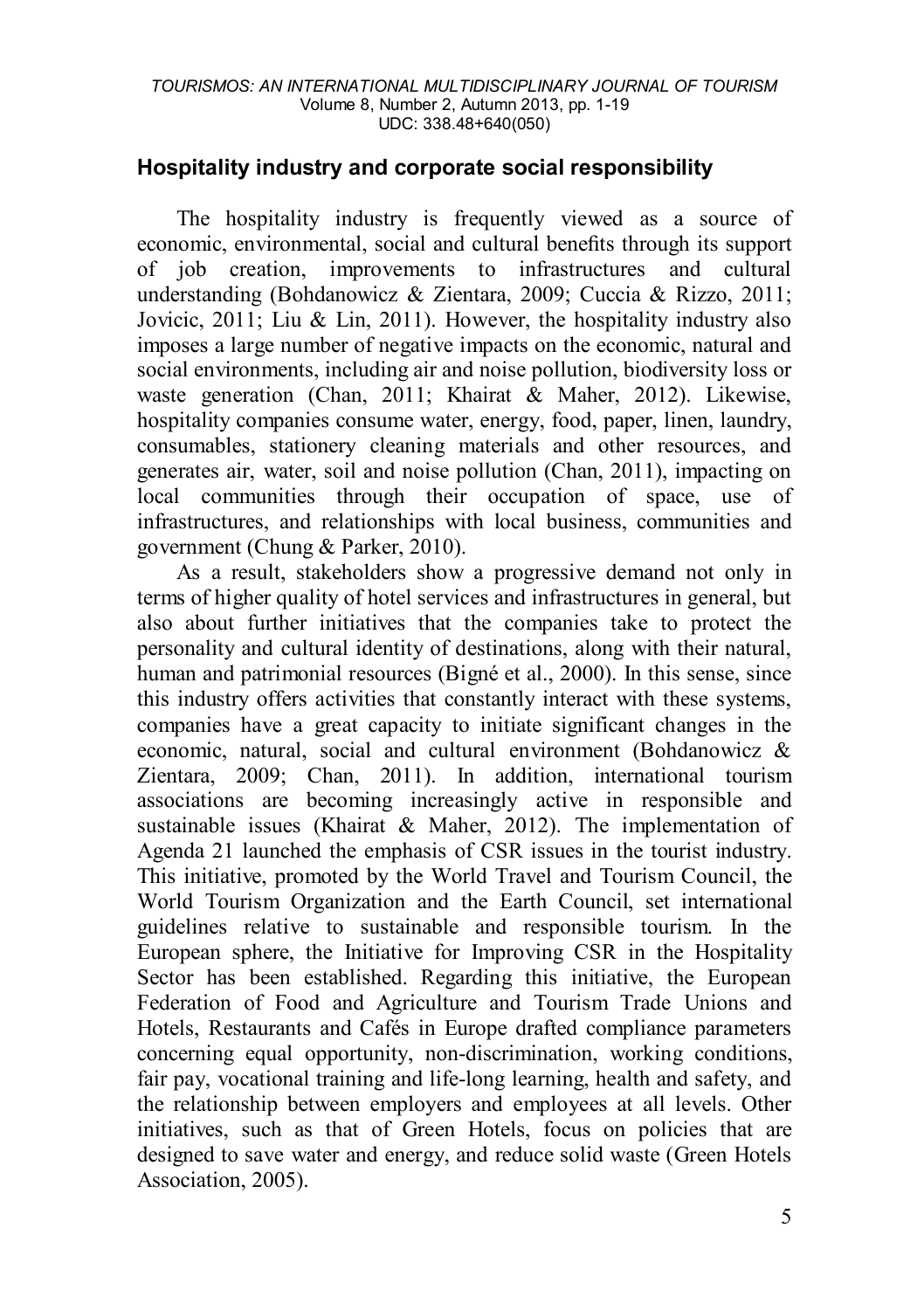## **METHODOLOGY**

In this study, a qualitative research is undertaken in order to gain a better understanding of how MHI defines its approach regarding CSR, discusses the CSR initiatives implemented by the company, and elucidates the main beneficiaries from these actions. Our intention is to show MHI´s achievements in these areas and disseminate best practice. An exploratory research is employed. More precisely, a case study based on in-depth personal interviews with CSR managers of MHI is designed. This method is one of the most employed tools in the qualitative research methodology (Yin, 1989) and has been widely applied to the study of CSR (Whitehouse, 2006; Truñó i Gual & Rialp, 2008; Martínez et al., 2013a-b). A single case study was considered to represent the best means of acquiring a deep and contextual insight to generate and build theory (Yin, 1989). The main characteristics of the research are displayed in the Table 1.

| Methodology                    | Case study                                                                                                                                                                                                                                      |  |
|--------------------------------|-------------------------------------------------------------------------------------------------------------------------------------------------------------------------------------------------------------------------------------------------|--|
| Case                           | Meliá Hotels International                                                                                                                                                                                                                      |  |
| <b>Information</b>             | Qualitative – Top managers' CSR, sustainability and organizational<br>identity perceptions, attitudes and ratings<br>Quantitative $-$ CSR and sustainability practices                                                                          |  |
| Data<br>collection             | Primary data: 14 in-depth interviews with CSR and organizational<br>identity managers of the institution<br>Secondary information (CSR reports, stock market indices, corporate<br>communications, media publications, academic participations) |  |
| Data<br>Analysis               | Content analysis                                                                                                                                                                                                                                |  |
| <b>Statistical</b><br>software | ATLAS.ti v.5                                                                                                                                                                                                                                    |  |

**Table 1** Research technical record

#### **Data collection method**

MHI case study was selected by means of a theoretical sampling, non-statistical (Truñó i Gual & Rialp, 2008; Martínez et al., 2013a), trying to choose the case that would provide greater opportunity for learning. MHI was selected because it represents, at the discretion of the researchers, special characteristics that make it especially interesting for the study. This study asked open-ended (qualitative) questions to create a more in-depth understanding of CSR into the hospitality industry. To collect the primary data for this study, fourteen in depth interviews were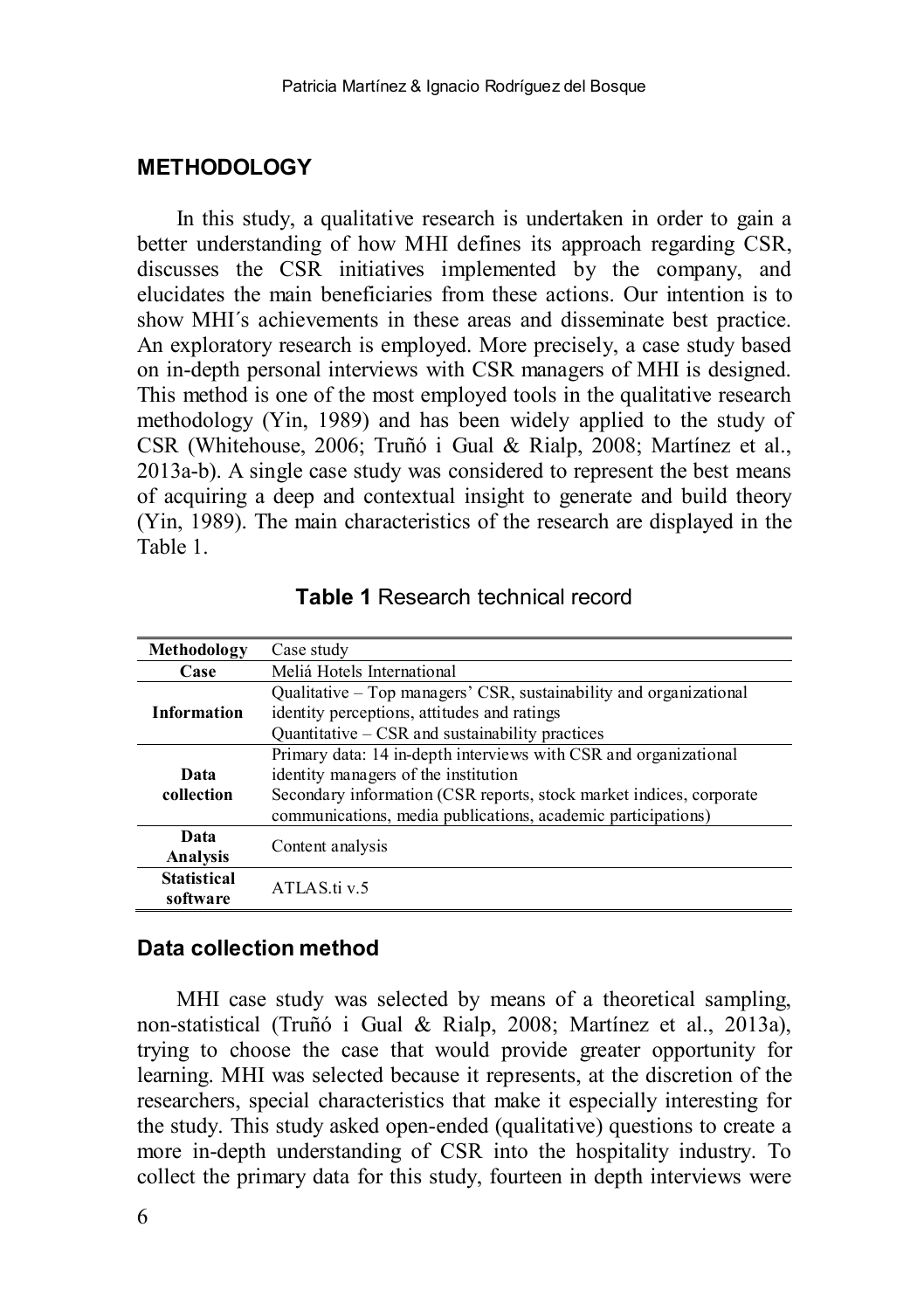conducted whit the staff and administrators responsible for the CSR project of MHI. The interviewers are displayed in Table 2.

| Non-Executive Vice Chairman             | Institutional Office and Corporate<br>Diplomacy Senior Vice President (SVP) |
|-----------------------------------------|-----------------------------------------------------------------------------|
| Strategic Planning Group Vice-President | Marketing Strategy & Loyalty Director                                       |
| Tryp Brand Guest Experience & Marketing | Meliá & Innside Brand SVP                                                   |
| Director                                |                                                                             |
| Sustainable Development Director        | Environmental Executive Manager                                             |
| Sol Brand Activities & Quality Director | Design & Development Director                                               |
| Leisure Real State Director             | General Manager of Meliá Palas Atenea<br>Hotel                              |
| General Manager of Gran Meliá Hotel     |                                                                             |

| Table 2 MHI's managers interviewed for the qualitative study |  |  |
|--------------------------------------------------------------|--|--|
|--------------------------------------------------------------|--|--|

The semi-structured interviews lasted and average of one hour and were undertaken by the researchers. All were recorded on to audio tapes and fully transcribed before being subject to analysis. Finally, a content analysis of the data was carried out. Qualitative content analyses are focused on capturing definitions, process, meanings and type (Altheide, 1996). Authors used the statistical program ATLAS.ti v.5, a software designed to assist qualitative research.

| Concept                         | <b>Theoretical proposal</b>                                                                                                          | Meliá Hotels International case<br>study                                                                                                                                               |
|---------------------------------|--------------------------------------------------------------------------------------------------------------------------------------|----------------------------------------------------------------------------------------------------------------------------------------------------------------------------------------|
| <b>Validity of</b><br>the model | Development of operation<br>measures that sidestep the<br>subjective bias of researchers<br>in data gathering                        | Data triangulation through the use of<br>information<br>multiple<br>sources<br>(personal surveys, internal<br>documentation, public reports and<br>records, symposia and conferences)  |
| <b>Internal</b><br>validity     | Objectivity of the research:<br>the case study must reflect<br>and explain the real situation<br>being analyzed                      | Data triangulation (fourteen in-depth)<br>interviews)                                                                                                                                  |
| External<br>validity            | Capacity of generalizing the<br>conclusions from the case<br>studv                                                                   | $- -$ (Ilustrative case study)                                                                                                                                                         |
| Reliability                     | Verification that the<br>operations of one study and<br>the procedures of data<br>gathering can be repeated<br>with the same results | Information gathering protocol for the<br>case study: personal surveys scripts<br>Database creation-transcription of<br>surveys and work documents- and<br>systematization in ATLAS.ti |

**Table 3** Reliability and validity of the study

*Source: Yin (1989)*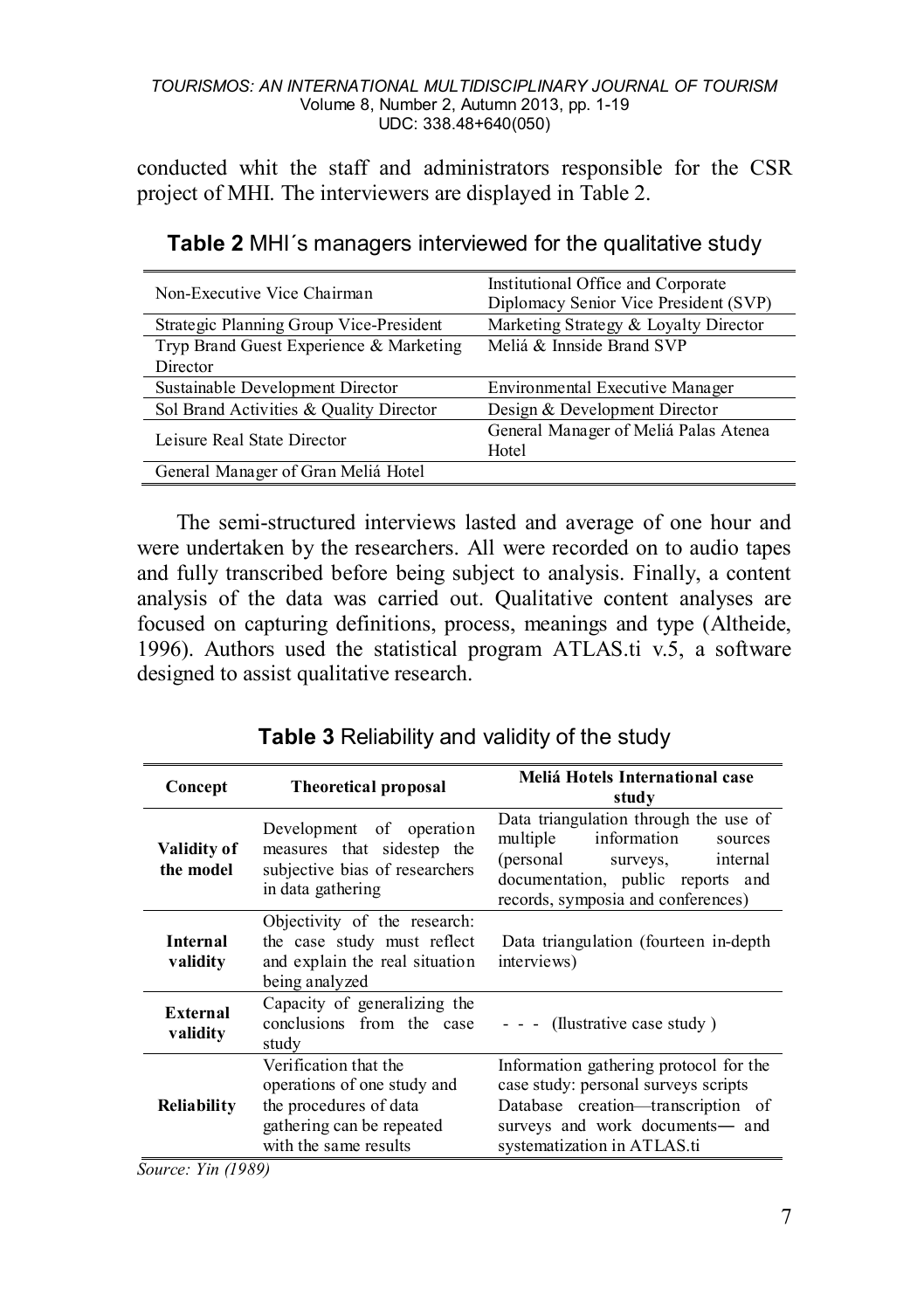The analysis process started identifying codes that were assigned systematically to the information and quotations found in the texts. These codes were generated through both a previous literature review and a spontaneous identification of focus of interest as authors were analyzing the contributions. The analysis resulted in a total of seventy-eight codes. All these codes were further analyzed and five mayor categories related to the core category of CSR and sustainability in MHI were identified. Finally, to complete the primary data obtained for this study, diverse published and non-published institutional publications were taken into account as secondary information including internet pages, internal policy reports, marketing brochures and newspaper reports of the organization. To conclude, authors analyze the reliability and validity of the study in order to confirm the robustness of the results shown in this paper. To this end, authors study the reliability, internal and external validity of the research (Yin, 1989) (Table 3).

## **RESULTS**

## **Views of MHI regarding CSR**

For MHI, the concept of CSR is synonymous with sustainability. However, to emphasize endurance over time and a concern for future generations, the company prefers to use the term "sustainability" rather than "CSR". For MHI, the definition of sustainability is fully consistent with that of the United Nations World Commission on Environment and Development (1987). However, regarding the dimensions forming this notion, there is a clear discrepancy between theoretical proposals and MHI´s vision. For MHI, the notion of sustainability is made up of three dimensions that do not completely agree with the notion of CSR described by the "Triple Botton Line" approach, in which CSR includes economic, social and environmental aspects exclusively (Elkington, 1997; WBCSD, 1999; van Marrewijk, 2003) (Figure 1). As pointed out by one of the interviewees: "*For MHI, sustainability ranges over the triple sphere: environment, society and culture*" (MHI Non-Executive Vice Chairman). The economic dimension does not appear explicitly in this definition because: "*The economic dimension is a priority, but it is not part of the work done on sustainability […] for us is a consequence, by working in a sustainable manner we will be economically sustainable*" (Institutional Office and Corporate Diplomacy Senior Vice President). A remarkable fact is that the cultural dimension is of great importance for the company. In fact, as stated by one of the managers: "*The cultural*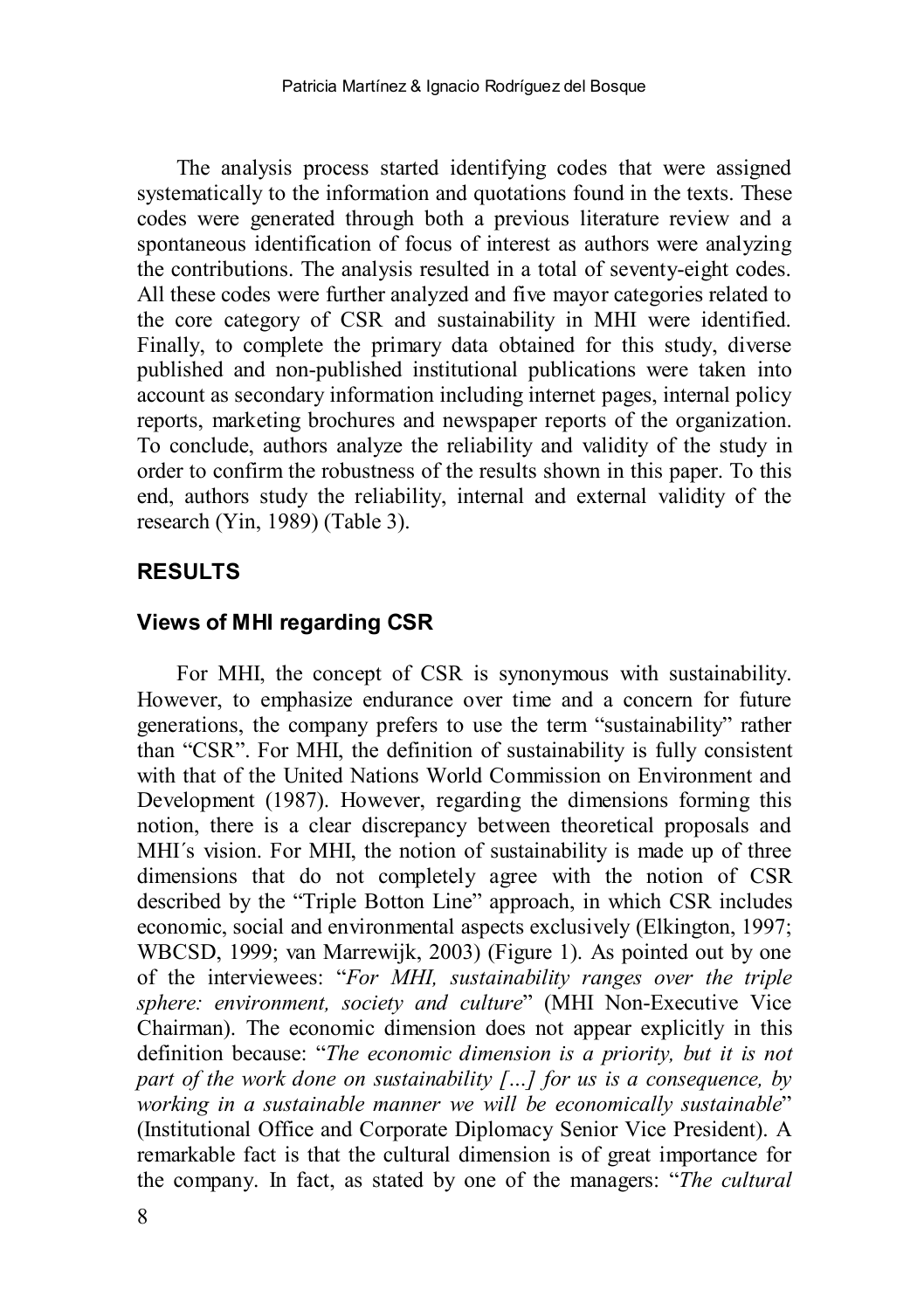*dimension is vital in tourism. It often explains why a customer chooses one tourist destination or another*" (Tryp Brand Guest Experience & Marketing Director).

## **Figure 1** Differences between MHI CSR model and the "Triple Bottom Line"



## **Socially responsible initiatives of MHI**

As argued by one of the managers "*MHI focuses its CSR policy in a proactive, collaborative and strategic way with the goal of creating value for both the company and its stakeholders*" (Strategic Planning Group Vice-President). Socially responsible initiatives developed by the organization can be analyzed according to three basic dimensions: (1) environment, (2) society and (3) culture. The environmental dimension of CSR is of vital importance. Some managers of the company recognize that the environmental dimension is the domain in which the company has worked on most. Among the reasons argued, interviewers highlight the "*important cost savings*" related to these activities (Table 4). The savings activities and energy efficiency strategies are incorporated into the SAVE Project. The overall guidelines are determined by the relevance of the different types of environmental impacts related to the hotel industry, leading to the prioritization of four major areas: (1) Energy and emissions: mitigation of the effects of climate change, mainly through savings and efficiency in energy use and the control and reduction of the emission of pollutants to the atmosphere, (2) water: reduction in the consumption of water and control of the disposal of waste water, (3) biodiversity: protection and conservation of environmentally valuable habitats to preserve biodiversity and (4) use of resources and waste management: minimization of the environmental impact generated by the consumption of resources and the creation of waste products. Table 4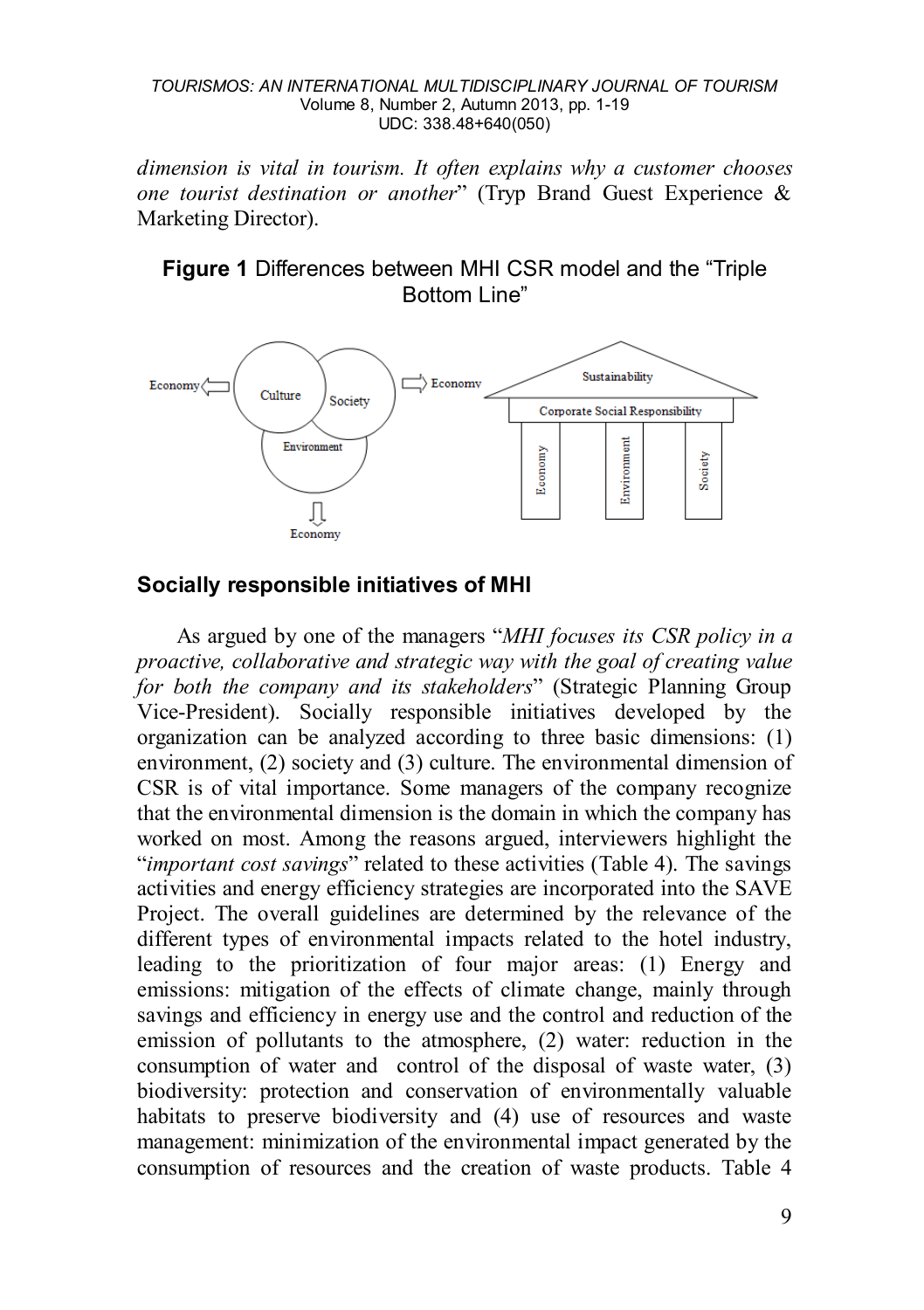summarizes the company efforts to reduce these impacts and some of the financial savings achieved.

| <b>Energy</b> and<br>emissions                                                            | Water                                                                                  | <b>Biodiversity</b>                                                                                                                    | Use of resources<br>management                                                              |
|-------------------------------------------------------------------------------------------|----------------------------------------------------------------------------------------|----------------------------------------------------------------------------------------------------------------------------------------|---------------------------------------------------------------------------------------------|
| Reduction in<br>CO <sub>2</sub><br>emissions:<br>3,663 tonnes                             | Water saved:<br>266,797 m3                                                             | Protected<br>areas: $1,012,228$ m <sup>2</sup>                                                                                         | Paper and cardboard<br>sent for recycling:<br>$12,200 \text{ kg}$                           |
| Reduction of<br>4.3% in kg $CO2$<br>per stay                                              | Purified water:<br>$1,662,053$ m <sup>3</sup>                                          | 960 guests involved<br>in activities<br>to protect<br>biodiversity                                                                     | Electrical and<br>electronic waste<br>collected: 1,900 kg.                                  |
| Reduction of<br>consumption of<br>diesel oil:<br>486,374 litres                           | Reduction of 8.4%<br>per m <sup>3</sup><br>of water<br>consumed per stay               | More than 10,000<br>people involved in<br>the activities<br>organized for the<br><b>Biodiversity Day</b><br>2010                       | Energy light<br>bulbs collected:<br>$5,612$ kg<br>Vegetable oil<br>collected: 44,087<br>kg. |
| *Financial<br>savings from<br>energy<br>saving and<br>efficiency<br>measures:<br>492,676€ | Volume of water<br>reused in own<br>purification<br>systems: 831,356<br>m <sup>3</sup> | *Cost of separate<br>collection of waste.<br>bacteriological<br>analysis of water and<br>environmental<br>certifications:<br>708,680€. | *Costs of sewage<br>charges, rubbish<br>collection and water<br>supply: 4,949,736 €.        |

**Table 4** Environmental dimension: Key Figures

In the social arena, commitment to children is core to the social positioning of the company. MHI has pledged its commitment to this social cause because compared to others such as education or disability it "*makes more sense*" in a family business due to the "*legacy effect for future generations*". In this way, a strategic partnership with UNICEF was signed to raise awareness and fight for child protection and the prevention of child sexual exploitation. Thus, company brands are provided with general guidelines for action to avoid child labor and sexual exploitation. Nowadays, the company´s social projects are focusing on the following lines of action: (1) education for children (under the slogan "All for them"), (2) people with disabilities and (3) collaborations among hotels and their local communities. In MHI support for social causes, is mainly conducted through partnerships with wellknown charity organizations (e.g. UNICEF, Red Cross or Save the Children). At one of the managers stated "*we believe that cooperating*  with other organizations is the best way to find solutions to the different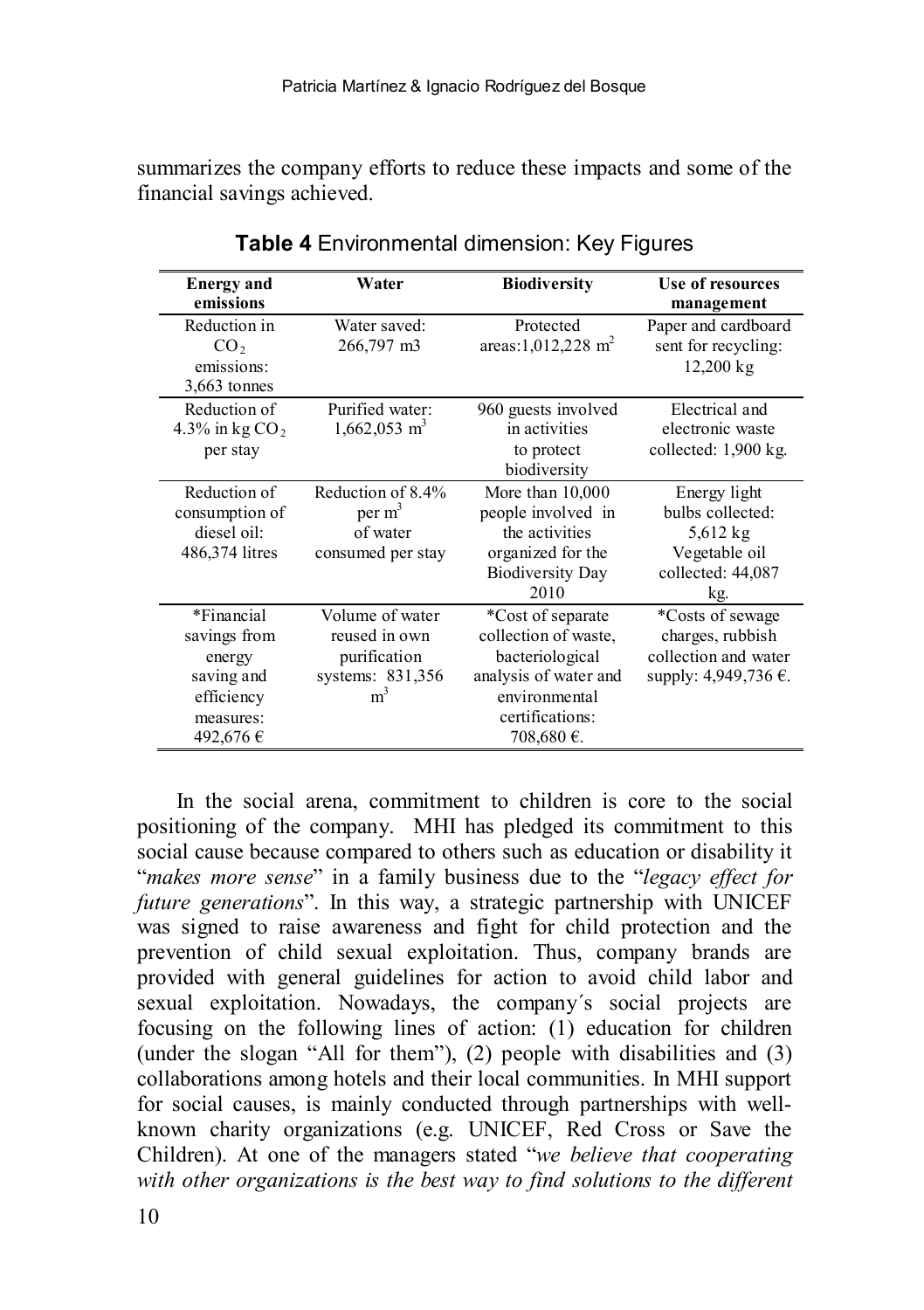*needs in societies in which we operate*" (Institutional Office and Corporate Diplomacy Senior Vice President). Support offered by the company is typically financial, but increasingly the employees are encouraged to volunteer their time to CSR initiatives.

| Donation of resources:                         | 49,520 people involved in | 1,190 cooperation activities |
|------------------------------------------------|---------------------------|------------------------------|
| 385.292€                                       | Solidarity Day            | with social organizations    |
| Participation of employee<br>volunteers: 1,164 | 880 social projects       | 342 NGO's and foundations    |

**Table 5** Social dimension: Key figures

With respect to the cultural sphere, MHI integrates cultural, gastronomic and artistic elements in their hotels and respects and defends the historical heritage of regions. Thus, company´s hotels integrate cultural aspects of destinations through the following channels: (1) promotion of local customs and cuisine, (2) integration of local architecture, art and crafts, (3) integration of elements of local culture in entertainment (e.g., music, stories, creative expressions and traditional sports or games), (4) provision of information to customers relating to cultural tourism (e.g., monuments, museums, cultural landscapes and shows or traditional celebrations), and (5) promotion of cultural resources of destinations through the provision of open spaces for cultural exchange (e.g., handicrafts, music, performance halls or sites for artistic expression).

With the goal of providing "*coherence and credibility to the corporate policy*", the company chose to obtain a certification scheme at the global level. Thus, the company has obtained the Biosphere Hotel Company Certification. Two of the points that confers greater credibility and transparency on the activities carried out by the company is that this certification is awarded by an independent third party: the Responsible Tourism Institute (RTI), supported by UNESCO, and that this certification ensures compliance with not only environmental standards but also social and cultural standards, for both corporate and hotel units. Besides, when implementing CSR activities, the principle of "Think globally, act locally" is respected. Overall guidelines come from the corporate level leaving a certain level of flexibility for action at the local level. Thus, hotel managers can propose diverse activities to develop at the request of local stakeholders, with the condition of maintaining the global positioning of the company. To obtain this flexibility, MHI opted for the integration of the "Sustainability Strategic Line" as a "crosscutting" component of the processes already existing within the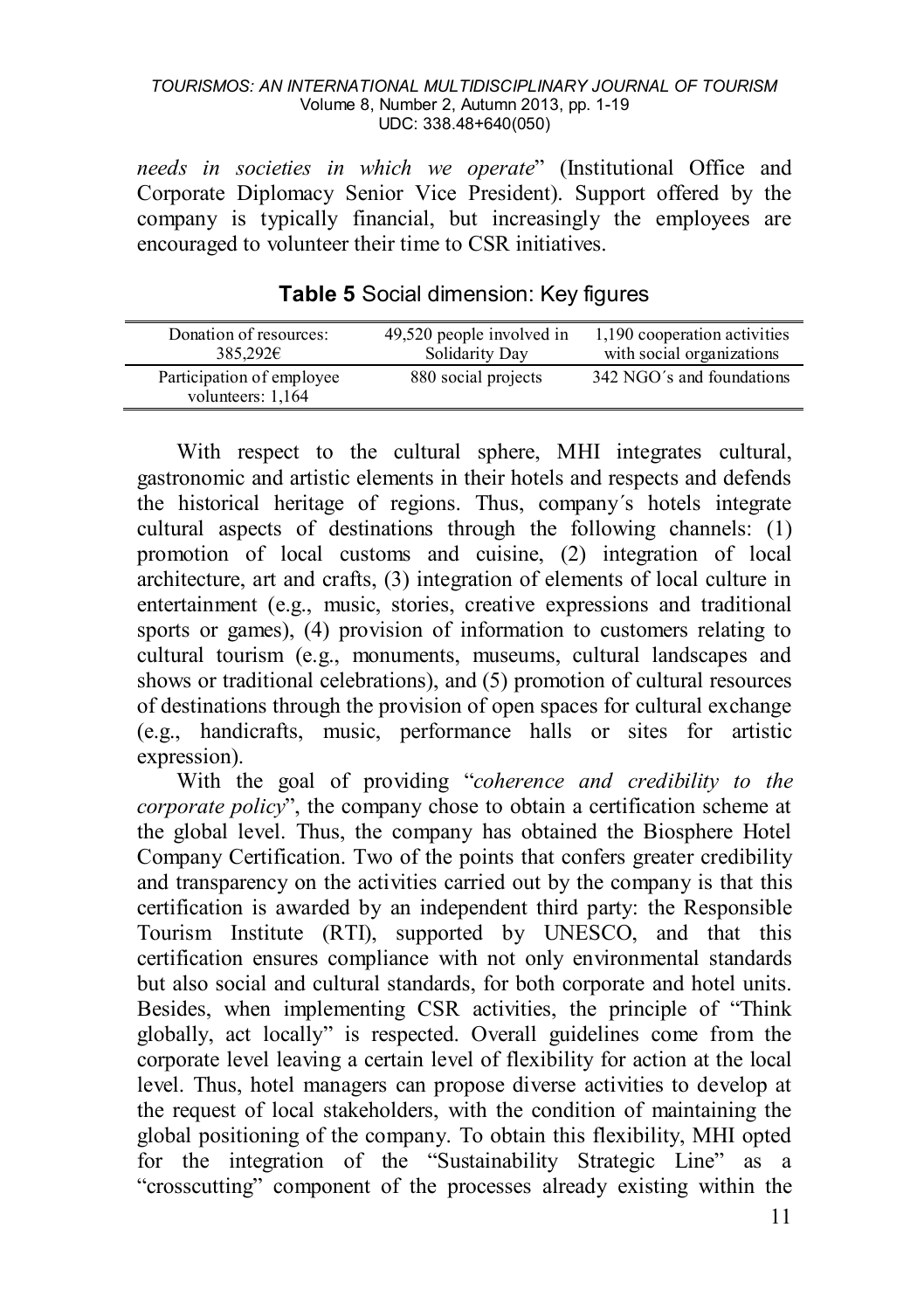company. Sustainability line depends on the Department of Sustainable Development, which was specifically created to manage all of the strategic and operational aspects of CSR and sustainability within the organization. In turn, this department reports to the Strategic Planning Group, which is in charge of developing and managing the company´s strategic plan (Figure 2).

## **Figure 2** MHI´s organization chart



## **Possible beneficiaries of MHI´s social responsibility initiatives**

As reported by the interviewees, three primary parties appear to be positively impacted by CSR initiatives developed by the company: (1) the local community, (2) customers who have taken part in these initiatives, and (3) the own the company. Interviewees reported that the residents of the local communities in which the company operates "*have been benefited greatly from this type of activities as a result of the improvement in their standard of living*" (General Manager of Meliá Palas Atenea Hotel). MHI helps local communities through different social projects mainly conducted through partnerships with well known charity organizations. We highlight other projects such as the recruitment of employees with disabilities, purchases from special employment centers, purchases of raw materials from local suppliers, celebrations of seminars and forums to raise awareness among residents, training of women at risk of social exclusion and victims of gender-based violence, or donation of resources to diverse social causes (Tables 5 and 6).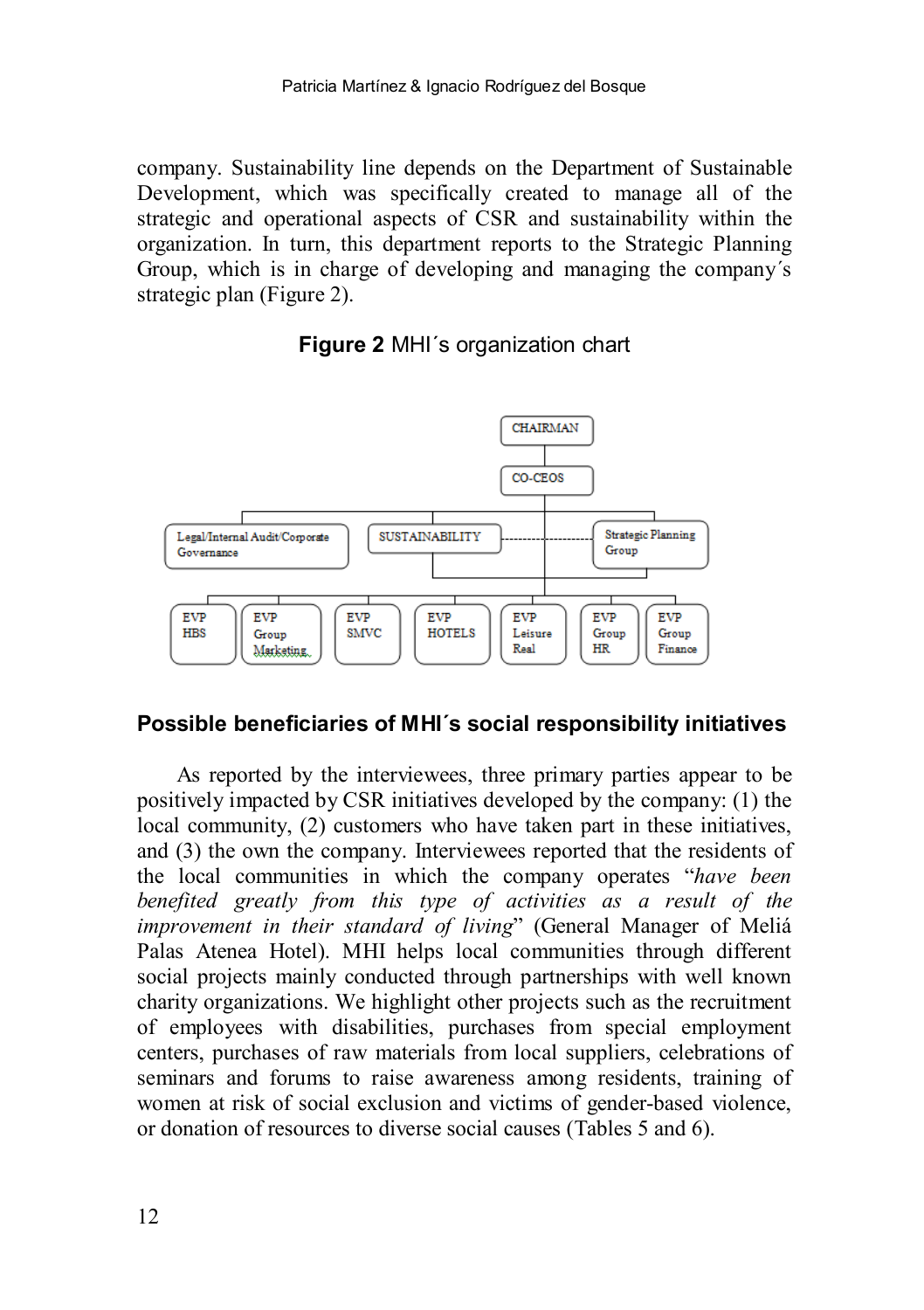| Percentage of purchases   | Purchases                   | Integration of the    |
|---------------------------|-----------------------------|-----------------------|
| from local suppliers: $>$ | from special employment     | disabled:             |
| 80% in all the countries  | centres: 3,243,650.32 € (in | 2.2% (through direct  |
|                           | Spain)                      | contracting and other |
|                           |                             | measures)             |

#### **Table 6** MHI impact on local communities

The benefits for customers who have taken part in CSR initiatives can be considered since they will develop a critical approach in evaluating the responsible behavior of companies in relation to socially responsible aspects. It is expected that consumers will gain a better understanding of CSR notion, have a better appreciation for their rights and responsibilities as citizens, and have a greater sense of their role and place in their own society. One of the best examples to exemplify these benefits is the Solidarity Day project. This initiative is held one day each week in 30 company resort hotels in the summer months. The main objective of the project is to raise awareness among MHI guests about the principles of sustainability, local culture, environmental protection, solidarity and cooperation. Thus, it is hoped that customers will acquire knowledge (which in many cases may represent their initial awareness) relating to these ideas and that natural and cultural resources will become respected, generating a more critical sense in terms of the role that people must play in current society.

Finally, interviewees maintain that the communication of socially responsible initiatives will lead to (1) an increased motivation of the company employees, which, in turn, is likely to translate into greater work effort and high-quality service and, by implication, increased customer satisfaction, and (2) a motivation of customers to choose MHI hotel services, which is critical to the performance of any hospitality company. As one of the interviewees reported: "*the employees feel much more proud of the company in which they work and it makes them feel better*" (Marketing Strategy & Loyalty Director). Besides, according to the company "Customer Satisfaction Survey", 40% of customers have taken into account the company´s sustainability policy when choosing their hotel (although managers do not trust completely on this figure since respondents belong to MHI´s loyalty club, so there could be certain bias in their responses). Additionally, due to the "*reduction of opportunism and skepticism*" in the long term one of the results of these activities for MHI may be the formation of a positive corporate image among stakeholders, which will lead to a more favorable corporate reputation. Actually, as one of the managers stated: "*those customers who have come*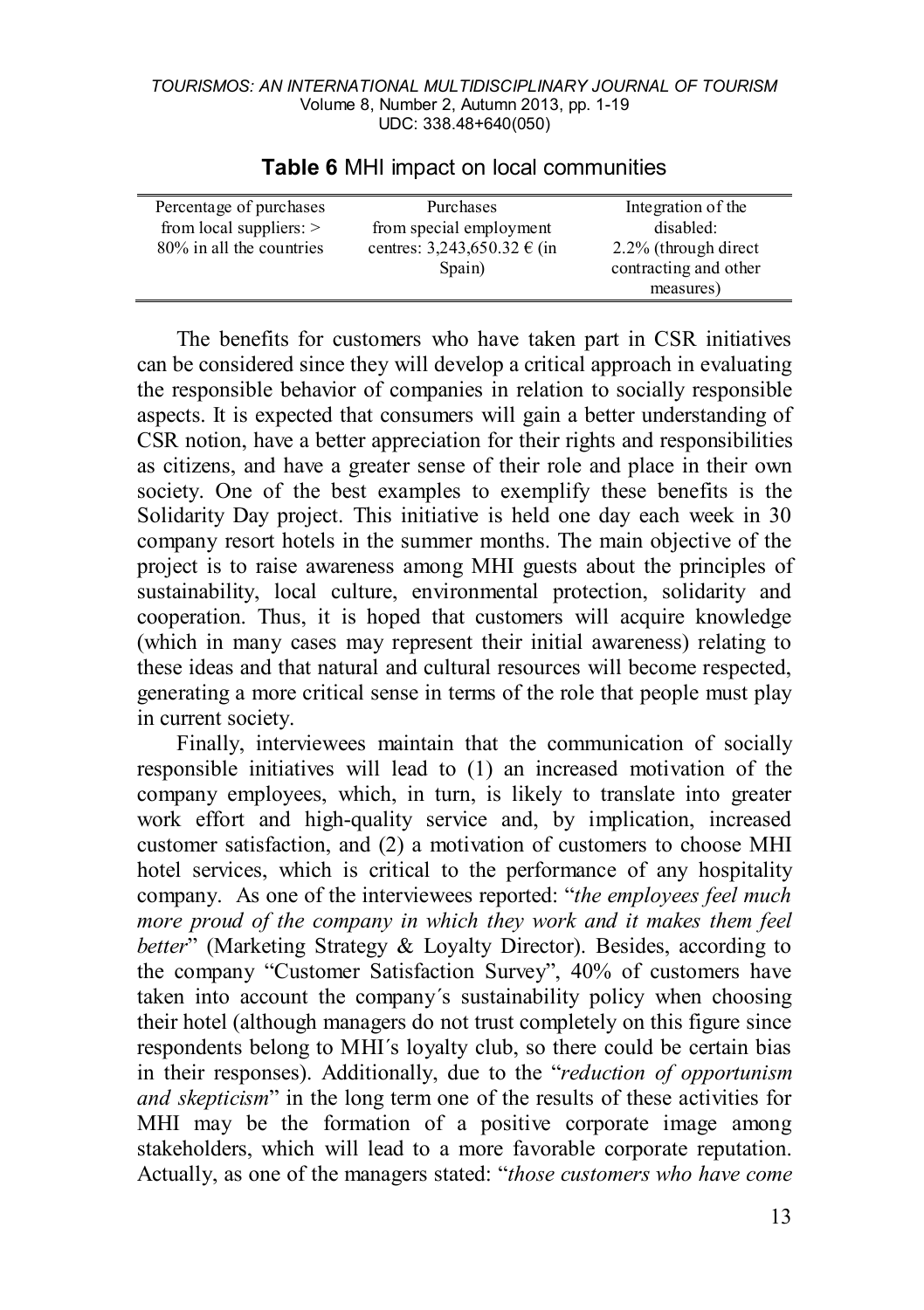*to our hotels perceive our company as a responsible and sustainable brand*" (General Manager of Meliá Palas Atenea Hotel). To finish, an additional benefit for the company would be related to the investment in eco-friendly technologies that in the long run will translate into significant savings.

### **CONCLUDING REMARKS**

Findings suggest that the focus of CSR was largely outward looking since MHI possesses great regard for impacts on the destinations. While this research presents an illustrative case study and the generalizability of findings is limited, certain inferences may still be drawn. Findings provide a context for understanding how CSR is viewed in the hospitality industry and allow us to contemplate and recommend possible areas of further research.

One of the main conclusions is the conceptual demarcation of CSR in the company which identifies the cultural arena as a new dimension of the CSR policy in the hospitality sector. In the hospitality sector, the special relevance that the cultural dimension holds may be caused since in many cases the appeal of tourist destinations is based on cultural aspects. Actually, previous studies highlight that culture and tourism are strictly complementary activities and that the improvements in the cultural sector would generate positive externalities on the tourism sector (Liu & Lin, 2011; Cuccia & Rizzo, 2011). Thus, one of the objectives of the company is to strength this cultural dimension in its CSR policy. For MHI, CSR is formed by social, cultural and environmental aspects, with an assumed economic dimension. This idea does not completely agree with the notion of CSR described by the "Triple Botton Line" approach, one of the most widely accepted perspectives, where this concept includes economic, social and environmental aspects exclusively (Elkington, 1997; WBCSD, 1999; van Marrewijk, 2003). These results highlight the idea that there is no a standard formula for CSR (van Marrewijk & Were, 2003).

As a second conclusion, findings illustrate how MHI define the concept according to the stakeholder approach (Freeman, 1984), not to the social approach (Göbbels, 2002; van Marrewijk, 2003), despite being this latter proposal the broader view on CSR in the academic literature. MHI understands that has responsibilities not only towards society but towards a whole range of stakeholders that can affect or be affected by its activity. Among these collectives, customers and local communities are of special interest for the firm. Both collectives benefit from the company´s activities. Responsibilities towards these groups are not only based on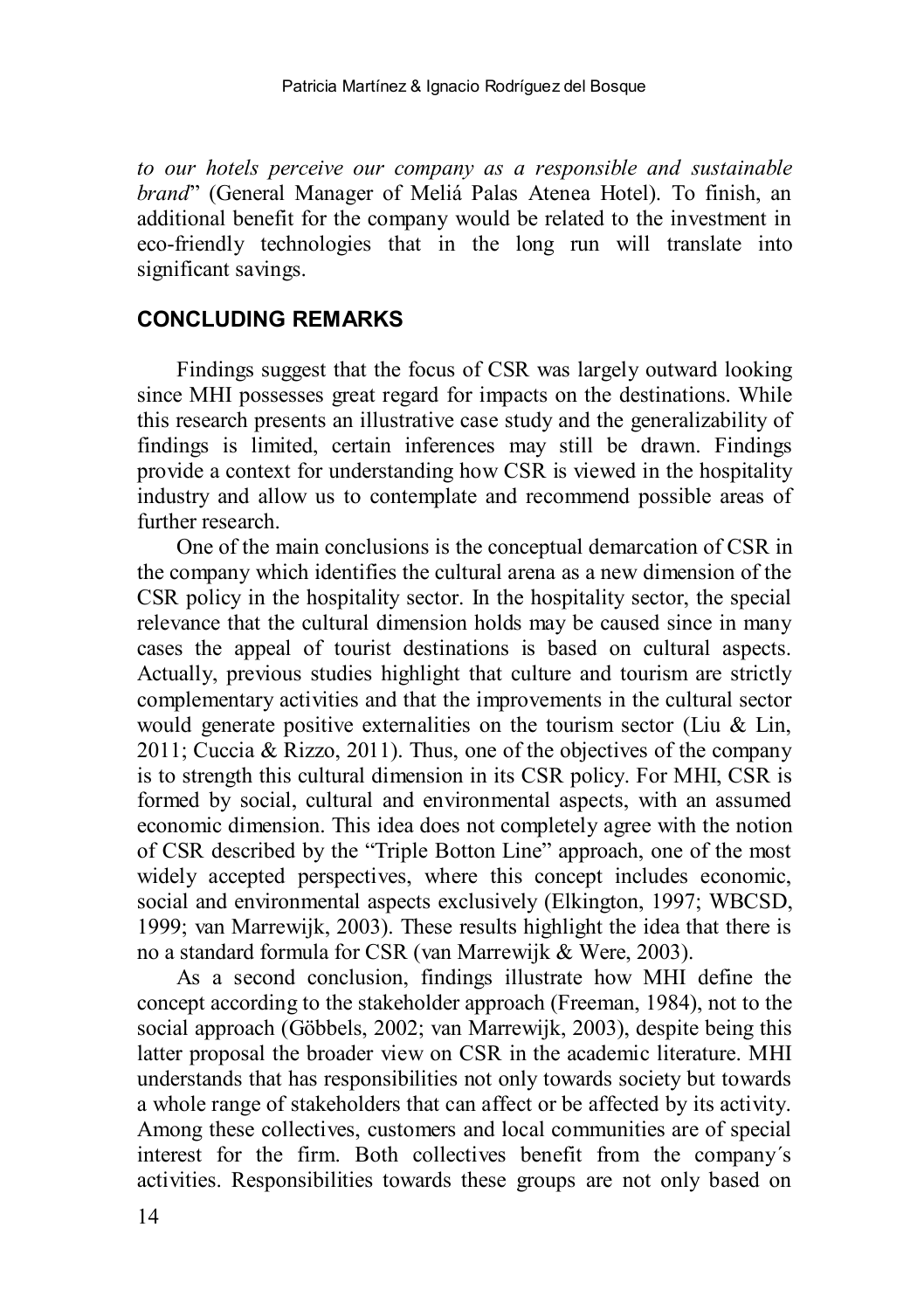philanthropy and corporate donations. However, there is a broader range of environmental, social and cultural duties that hospitality companies should carry out, due to the specific contextual features of this sector. These results suggest that one of the perspectives more appropriate to manage effectively CSR policies is precisely through the stakeholder theory.

Furthermore, this study has provided evidence that strength of CSR commitment varies by topic. There was a strong emphasis on environmental issues. Environmental aspects are also an area where cost savings can be gained. CSR practices implemented coincide with previous studies, with cutting operating costs and minimizing resource consumption being the most common initiatives (Ayuso, 2006; Kasim, 2007). But, as a new contribution, this research has shown that there are other meaningful practices implemented across the "Triple Bottom Line" beyond these environmental initiatives, implementing relevant social and cultural practices. This is relevant because most literature has focused on environmental issues (Kasim, 2007; Garay & Font, 2011). Moreover, environmental practices appear to be directly motivated by competitiveness reasons for the purpose of gaining competitive advantage by reducing costs (Garay & Font, 2011). However social and cultural practices cannot be explained by economic reasons, but legitimization and altruism. However, since social and cultural initiatives do not cause a reduction in costs, but an important investment, it can be stated that value creation for the company may be uncertain. Several authors argue that not all CSR programs create value for the firm, since, in many cases CSR projects increase costs (Tsai et al., 2010).

Finally, another important insight from the study is that certification schemes can bring credibility and transparency to CSR activities in the hospitality sector. We highlight this point as we believe that the existence of these systems could help reduce existing skepticism about CSR activities undertaken by many hotel companies. This challenge can be addressed with third party certification schemes (e.g. the Responsible Tourism Institute, supported by UNESCO, and the Biosphere Hotel Company Certification) which grant corporate credibility and transparency. Several previous studies have shown how important certification schemes are since they act as external audits being used to reduce public scrutiny (Font et al., 2012).

The research design, being exploratory in nature and due to the chosen sample, results in a number of important research limitations. Results presented in this research cannot be generalized to the global hospitality sector. Specifically, the data do not necessarily represent the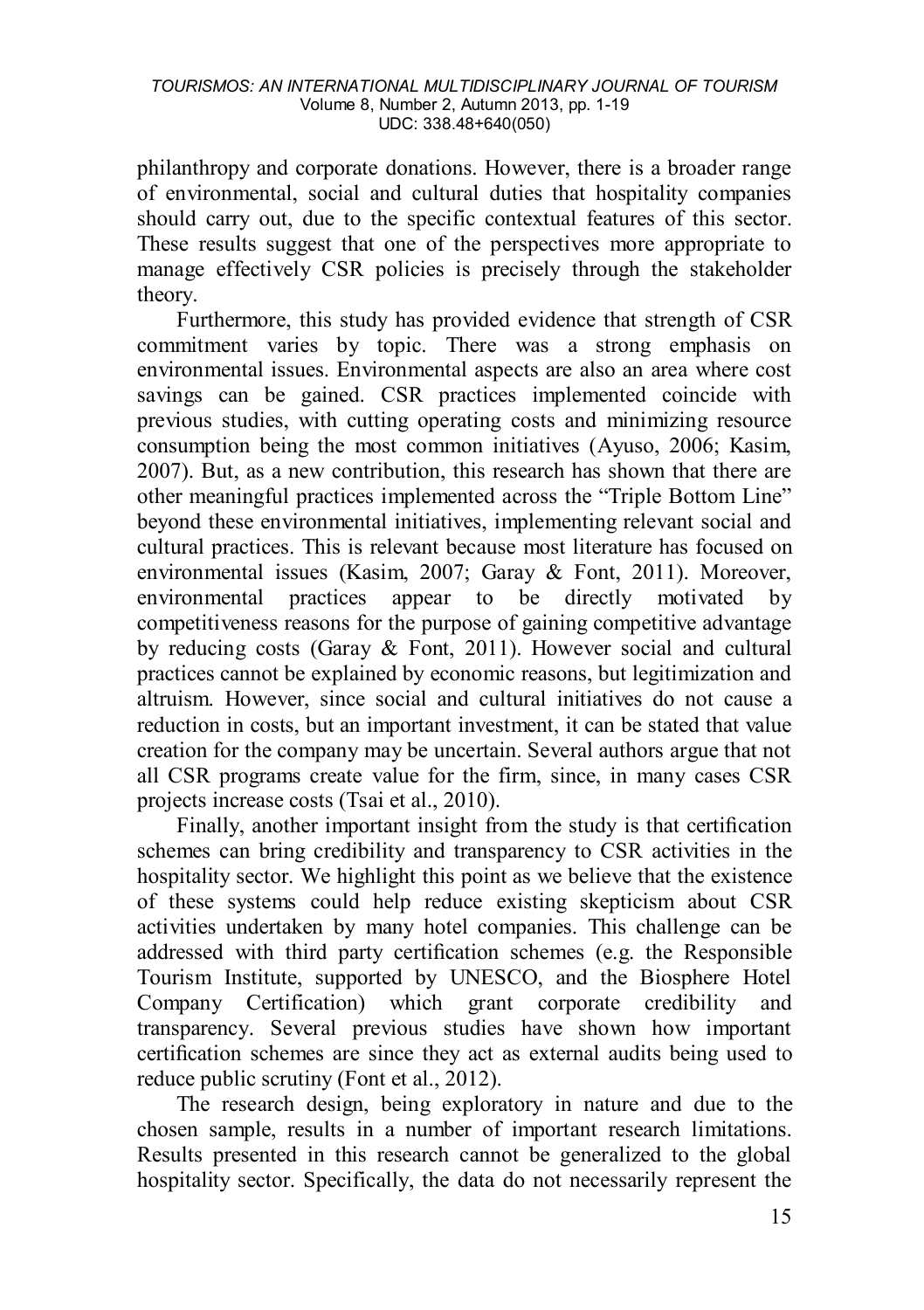full diversity of CSR actions undertaken in the global industry that can be important in explaining differences in their stakeholder relationships. However, the authors are satisfied that this design was necessary, given the lack of previous research in the hospitality sector, and was worthwhile in terms of generating a preliminary case study exploration of the CSR issues being addressed by one of the leaders companies in the hospitality sector.

Future research directions include further research into CSR definition, conceptualization and practices in the hospitality and tourism sector. Given the priorities of CSR and the importance of the role of stakeholders and local communities in cities where companies operate, a potential area to explore is the effects on a community and further the extent to which companies may still feel responsibility to that community. Moreover, it would be interesting to analyze how companies create value through CSR aspects. Finally, CSR in these industries, while clearly a business priority, may be distinctive. Is this because the business model is different in the hospitality sector, or could it be that CSR is changing in other subsectors (e.g. transportation…) as well? This study has opened the door to more questions pertaining to CSR, justifying that this issue continues to grow, evolve and necessitate additional examination.

#### **REFERENCES**

- Altheide, D.L. (1996). *Qualitative media analysis. Qualitative Research Methods*. Thousand Oaks, Sage.
- Ayuso, S. (2006). Adoption of voluntary environmental tools for sustainable tourism: Analyzing the experience of Spanish hotels. *Corporate Social Responsibility and Environmental Management*, Vol. 13, pp.207-220.
- Bigné, J.E., Font, X. & Andreu, L. (2000). *Marketing de los destinos turísticos. Análisis y estrategias de desarrollo*. Madrid, ESIC Market.
- Bohdanowicz, P. & Zientara, P. (2009). Hotel companies´ contribution to improving the quality of life of local communities and the well-being of their employees. *Tourism and Hospitality Research*, Vol. 9, No.2, pp.147- 158.
- Bohdanowicz, P., Zientara, P. & Novotna, E. (2011). International hotel chains and environmental protection: An analysis of Hilton's we care! programme (Europe, 2006-2008). *Journal of Sustainable Tourism*, Vol. 19, No.7, pp.797-816.
- Carroll, A.B. (1998). The four faces of corporate citizenship. *Business and Society Review*, Vol. 100, No.1, pp.1-7.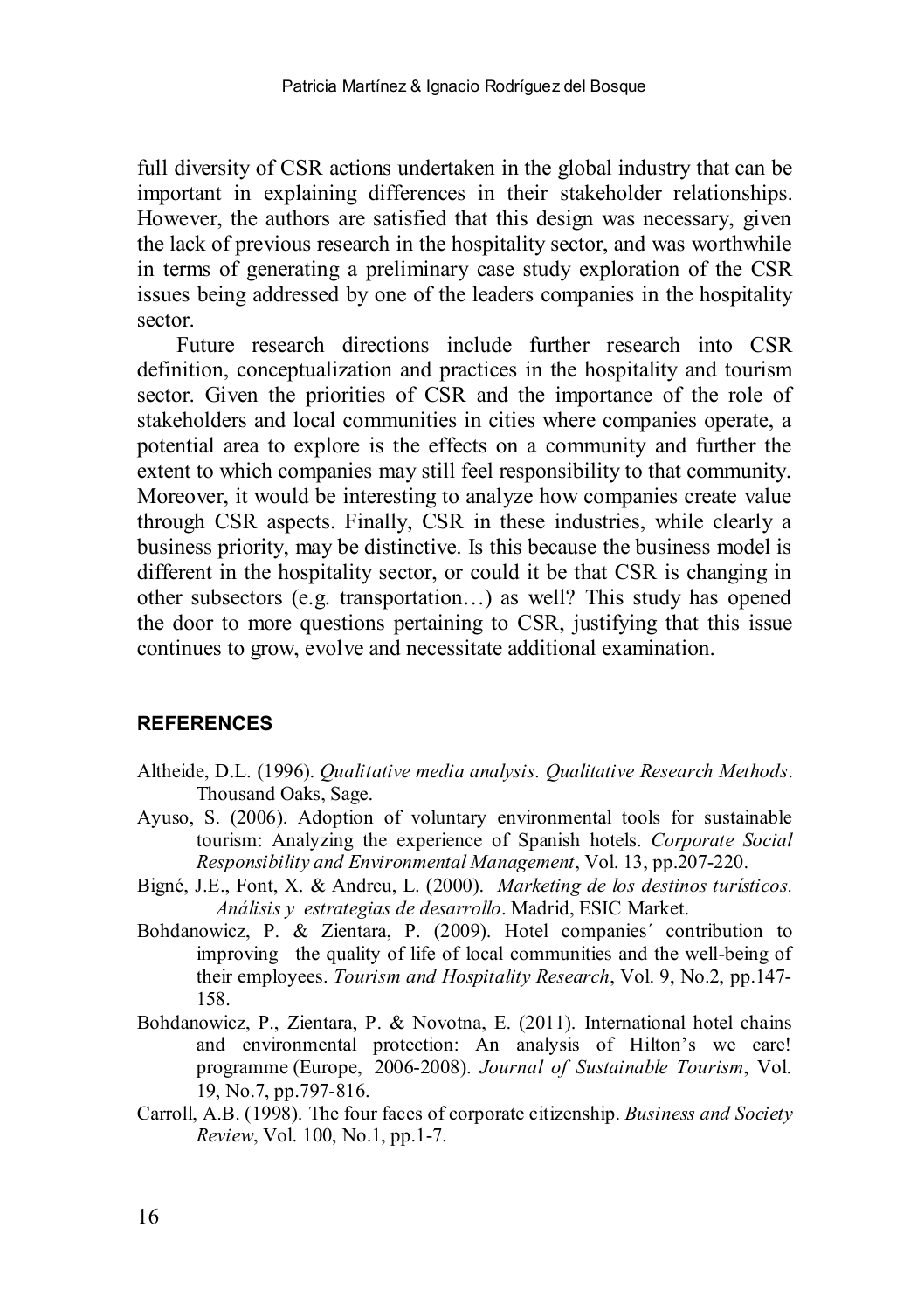- Chan, E.S.W. (2011). Implementing environmental management systems in small and medium-sized hotels: Obstacles. *Journal of Hospitality & Tourism Research*, Vol. 35, No.1, pp.3-23.
- Liu, I.D. & Lin, C.F. (2011). The development of cultural tourism: A review of UK experience. *Tourismos: An International Multidisciplinary Journal of Tourism*, Vol. 6, No.2, pp.363-376.
- Chung, L.H. & Parker, L.D. (2010). Managing social and environmental action and accountability in the hospitality industry: A Singapore perspective. *Accounting Forum*, Vol. 34, pp.46-53.
- Cuccia, T. & Rizzo, I. (2011). Heritage and tourism: Theoretical and empirical issues. *Tourismos: An International Multidisciplinary Journal of Tourism*, Vol. 6, No.3, pp.37-56.
- Elkington, J. (1997). *Cannibals with forks: The triple bottom line of the 21st century business*. Oxford, Capstone Publishing, Ltd.
- European Commission (2002). *Corporate Social Responsibility: A business contribution to sustainable development*. Luxembourg, European Commission Directorate General for employment and social affairs. Unit D.I, Industrial Relations and Industrial Change.
- Font, X., Walmsley,A., Cogotti, S., McCombes, L. & Häusler, N. (2012). Corporate social responsibility: The disclosure performance gap. *Tourism Management*, Vol. 33, pp.1544-1553.
- Freeman, R.E. (1984). *Strategic Management: A stakeholder approach*. Boston, Pitman.
- Garay, L. & Font, X. (2011). Doing good to do well? Corporate social responsibility reasons, practices and impacts in small and medium accommodation enterprises. *International Journal of Hospitality Management*, Vol. 31, No.2, pp.329-337.
- Göbbels, M. (2002). Reframing corporate social responsibility: The contemporary conception of a fuzzy notion (cited in van Marrewijk 2003).
- Green Hotels Association (2005). Ηttp://www.greenhotels.com/whatare.html. Accessed the 20 th of May 2013.
- Henderson, J.C. (2007). Corporate social responsibility and tourism: Hotel companies in Phuket, Thailand, after the Indian Ocean tsunami. *International Journal of Hospitality Management*, Vol. 26, No.1, pp.228- 239.
- Jovicic, D. (2011). The environmental management systems and contemporary tourism development. *Tourismos: An International Multidisciplinary Journal of Tourism*, Vol. 7, No.1, pp.377-391.
- Kasim, A. (2007). Towards a wider adoption of environmental responsibility in the hotel sector. *International Journal of Hospitality & Tourism*, Vol. 8, pp.25-49.
- Khairat, G. & Maher, A. (2012). Integrating sustainability into tour operator business: An innovative approach in sustainable tourism, *Tourismos: An International Multidisciplinary Journal of Touris*m, Vol. 7, No.1, pp.213- 233.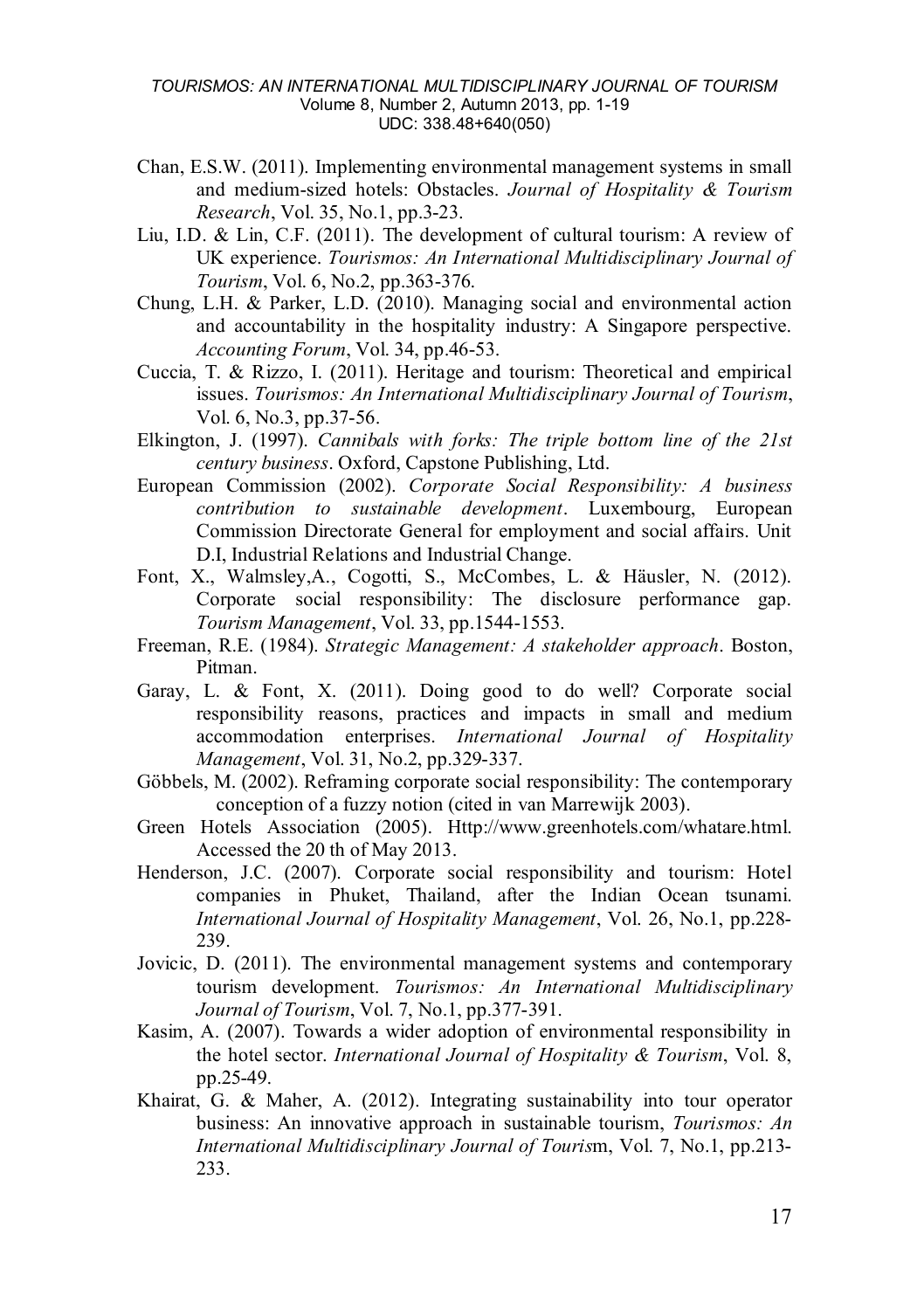- Lee, S. & Park, S. (2009). Do socially responsible activities help hotels and casinos achieve their financial goals? *International Journal of Hospitality Management*, Vol. 28, No.1, pp.105-112.
- Liu, I.D. & Lin, C.F. (2011).The development of cultural tourism: A review of UK experience. *Tourismos: An International Multidisciplinary Journal of tourism*, Vol. 6, No.2, pp.363-376.
- Madsen, H. & Ulhi, J.P. (2001). Greening of human resources: Environmental awareness and training interests within the workforce. *Industrial Management & Data Systems*, Vol. 101, No.2, pp.57-65.
- Maignan, I. & Ferrell, O.C. (2004). Corporate social responsibility and marketing: An integrative framework. *Journal of the Academy of Marketing Science*, Vol. 32, No.1, pp.3-19.
- Martínez, P., Pérez, A. & Rodríguez del Bosque, I. (2013a). Exploring the role of CSR in the organizational identity of hospitality companies: A Case from the Spanish tourism industry. *Journal of Business Ethics*, Published online, DOI: 10.1007/s10551-013-1857-1.
- Martínez, P., Pérez, A., & Rodríguez del Bosque, I. (2013b). Responsabilidad social corporativa: Definición y práctica en el sector hotelero. El caso de Meliá Hotels International. *Revista de Responsabilidad Social de la Empresa*, Vol. 5, No.1, pp.141-173.
- Martínez, P., Pérez, A. & Rodríguez del Bosque, I. (2013c). Measuring corporate social responsibility in tourism: Development and validation of an efficient measurement scale in the hospitality industry. *Journal of Travel & Tourism Marketing*, Vol. 30, pp.365-385.
- McGehee, N.G., Wattanakamolchai, S., Perdue, R.R. & Calvert E.O. (2009). Corporate social responsibility within the U.S. lodging industry: An exploratory study. *Journal of Hospitality and Tourism Research*, Vol. 33, pp.417-437.
- Nergiz1, H., Kozak, M. & Balta, S. (2011). Ethical approaches and their application in hotel managers´ decision making, *Tourismos: An International Multidisciplinary Journal of Tourism*, Vol. 6, No.1, pp.84- 104.
- Truñó i Gual, J. & Rialp, J. (2008). La responsabilidad social corporativa: Gestión empresarial de un activo intangible. *Revista de Contabilidad y Dirección*, Vol. 7, pp.1634-1684.
- Tsai,W.H., Hsu, J.L., Chen, C.H., Lin, W.R. & Chen, S.P. (2010). An integrated approach for selecting corporate social responsibility programs and costs evaluation in the international tourist hotel. *International Journal of Hospitality Management*, Vol. 29, No.3, pp.385-396.
- van Marrewijk, M. (2003). Concepts and definitions of CSR and corporate sustainability: Between agency and communion. *Journal of Business Ethics,* Vol. 44, No.2, pp.95-105.
- van Marrewijk, M. & Were, M. (2003). Multiple levels of corporate sustainability. *Journal of Business Ethics*, Vol. 44, No.2, pp.107-119.
- Whitehouse, L. (2006). Corporate social responsibility: Views from the frontline. *Journal of Business Ethics*, Vol. 63, No.3, pp.279-296.